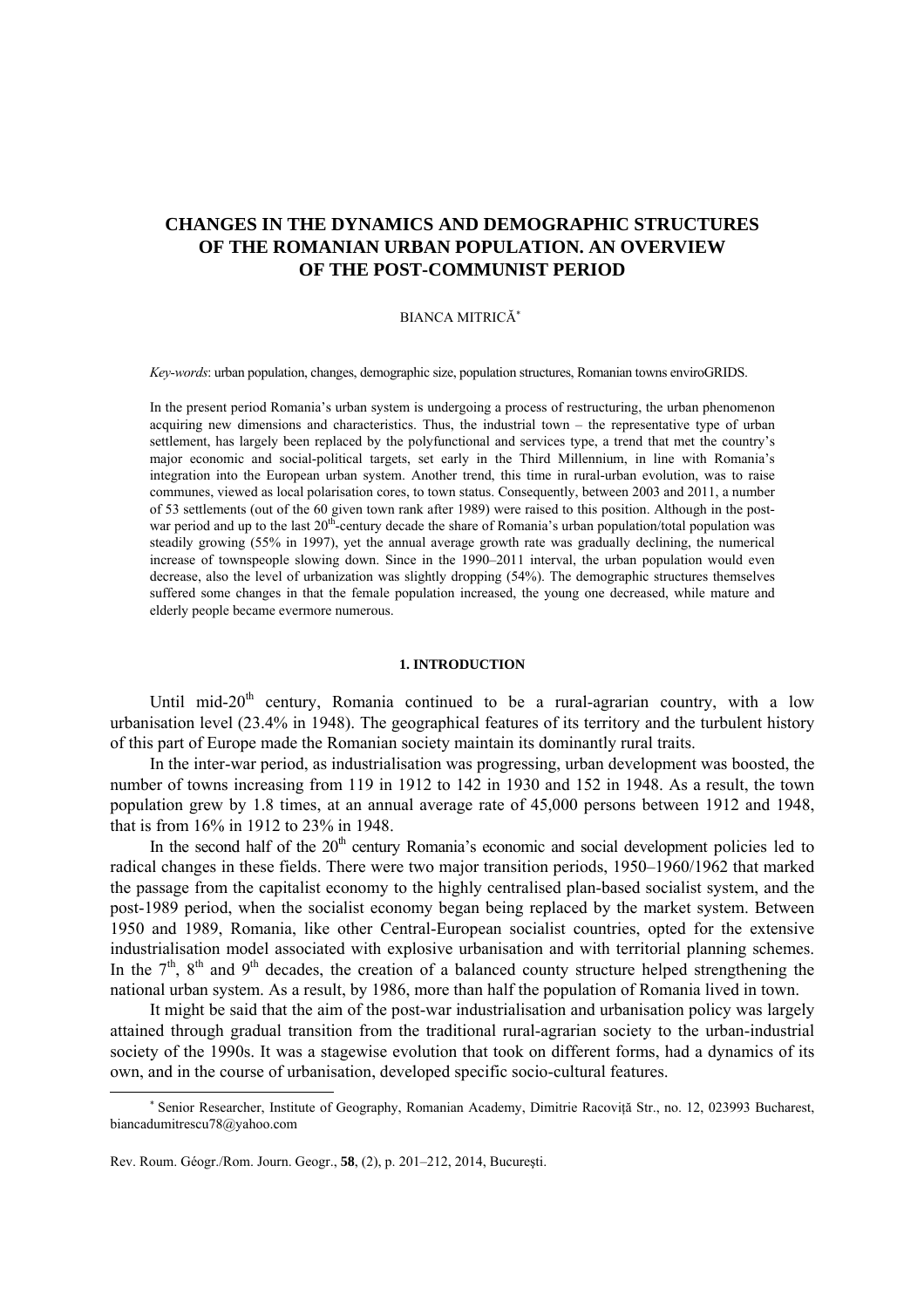| 202<br>Bianca Mitrică |  |
|-----------------------|--|
|-----------------------|--|

## **2. URBAN POPULATION DYNAMICS AND URBANISATION LEVEL**

One of the evolution trends in the rural-urban interface manifest on the vertical plane this time, is the increasing transformation of communes, viewed as local polarisation cores, into towns (*Law No. 351/2001, annex II-6.1.* designated 17 zones, with no town within a radius of 25–30 km, which were to develop urgently into localities with inter-communal servicing role). In this way, the Romanian urban system was enlarged (2003–2010) with 53 out of the 60 settlements raised to town status after 1989 (Săgeată R, 2012).

The consequence of this increase was, among other things, the strengthening of the county urban networks and their better balanced distribution within the national territory. The average number of towns/county rose from 3 in the early half of the  $20<sup>th</sup>$  century to 7.8 in 2010, the majority of counties (over four-fifths from the total) listing between 4 and 9 towns (Table 2), more numerous in the counties of Suceava (16), Prahova and Hunedoara (14), Maramures (13), and Constanta (12), with Giurgiu (3) and Bistrita-Năsăud, Brăila, Galati and Sălaj (4) standing at the bottom of the table.

| No. of towns | No. of counties | List of counties by number of towns                                                  |
|--------------|-----------------|--------------------------------------------------------------------------------------|
| 3            |                 | Giurgiu                                                                              |
| 4            | 4               | Bistrița-Năsăud, Brăila, Galați, Sălaj                                               |
| 5            | 10              | Buzău, Călărași, Covasna, Iași, Mehedinți, Neamț, Teleorman, Tulcea, Vaslui, Vrancea |
| 6            |                 | Clui, Satu Mare,                                                                     |
| ┑            | 5               | Argeș, Botoșani, Dâmbovița, Dolj, Ialomița                                           |
| 8            | 4               | Bacău, Caraș-Severin, Ilfov, Olt                                                     |
| 9            | ↑               | Gorj, Harghita                                                                       |
| 10           | 4               | Arad, Bihor, Brașov, Timiș                                                           |
| 11           | 4               | Alba, Mures, Sibiu, Vâlcea                                                           |
| 12           |                 | Constanta                                                                            |
| 13           |                 | Maramures                                                                            |
| 14           |                 | Hunedoara, Prahova                                                                   |
| 16           |                 | Suceava                                                                              |

#### *Table 1*

Counties grouped by town number in 2011

In 1990, Romania boasted a historic number of inhabitants – 23,206,720 persons. As of 1991, external migration getting momentum, natural growth declining (to negative in 1992), as did female fertility, and demographic ageing increasing, the country registered a numerical decrease of its population. In early 1992, the natural growth rate adding to external migration led to more than two million and six thousand fewer inhabitants between 1990 and 2011.

The *numerical evolution of the urban population* mirrors the growing level of urbanisation and, at the same time, the proportion of townspeople within Romania's total population throughout the  $20<sup>th</sup>$ century, from a mere three million at the beginning of the century to 11.4 million in 2002 (Fig. 2). The absolute increase between 1912 and 2002 was of 9,371,338 inhabitants at an annual average of over 104,126 persons. Within the interval spanning the two censuses, the urban population fell from 11,435,080 in 2002 to 10,858,790 persons in 2011 that is by 576,290 fewer people, at an annual decrease of 64,032 inhabitants.

Although the share of urban population per total population had steadily increased in the postwar period, up to the 55% in 1997, by the end of the 1990s, the gradual diminution of the annual average growth suggests a slowdown of this process, and even an annual average numerical decrease of townspeople (by 97,700 persons up to 2002). As from 1999, this trend materialised in a slight decrease of the urbanisation level (54.8%) (Fig. 1). After 2002, the urban population growth (by 479,263 people in 2007) was the result of new towns emerging rather than a positive population dynamics. In 2007, the urbanisation level of 55.2% represented the maximum value ever recorded in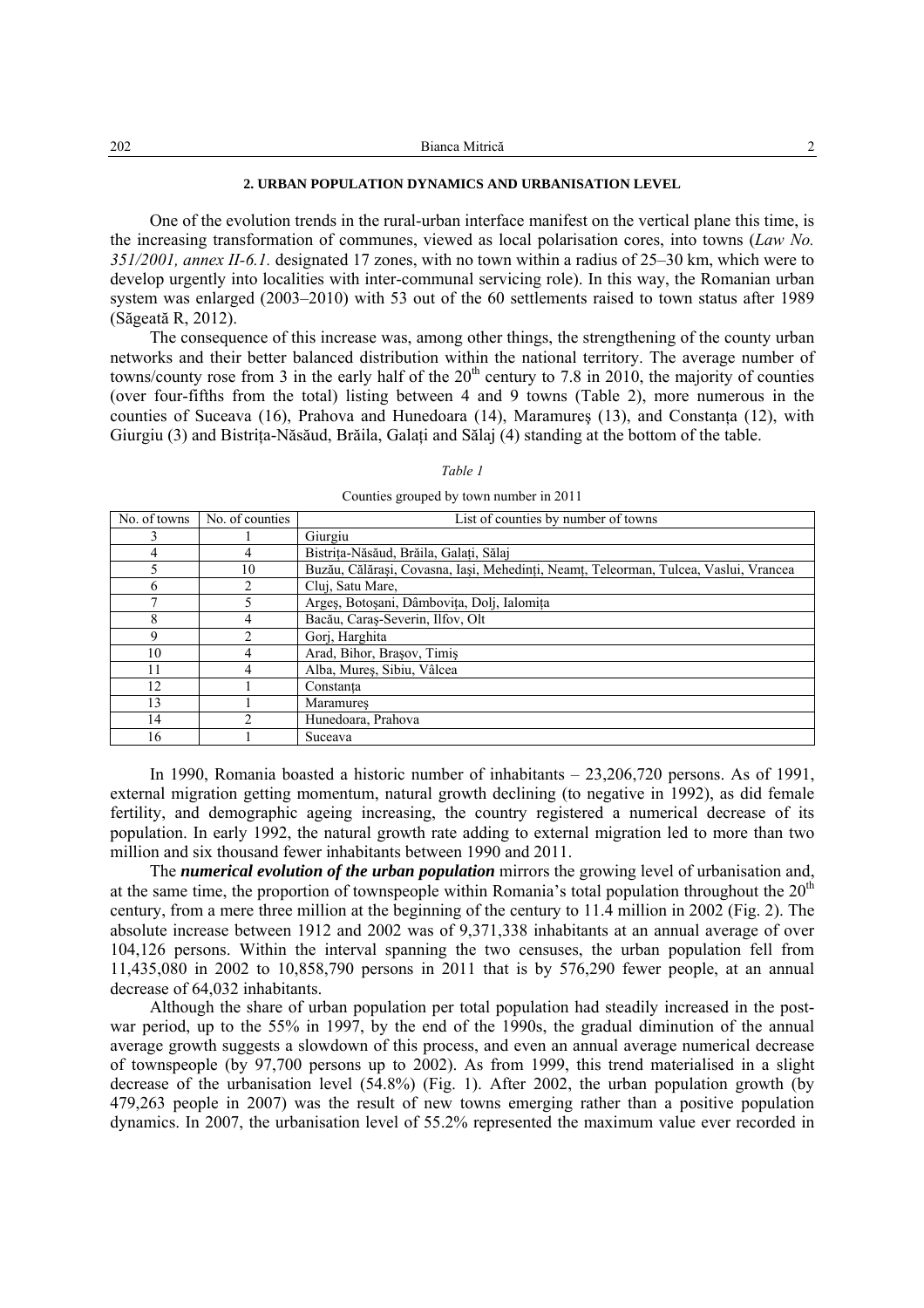

Romania, however, since in-between the last two censuses the number of urban population decreased, the level of urbanisation fell to 54.0%.



Fig. 1 – Urbanisation dynamics, 1990–2011.

1990 1991 1992 1993 1994 1995 1996 1997 1998 1999 2000 2001 2002 2003 2004 2005 2006 2007 2008 2009 2010 2011

**total urban share of urban population**

Compared to 2002, the permanent urban population ratio rose (by 1.3%) to the detriment of the rural one. The number of counties which registered increases is almost equal tot that with a decrease record. In the former category are the counties of Suceava  $(8.0\%)$ , Vâlcea  $(5.1\%)$ , Ialomita  $(4.9\%)$ , Maramureş (4.9%), Arad (4.7%), Botoşani (4.0%) and Gorj (3,2%). A special case is Ilfov County, in which the town attracted over 136,500 persons, this raising its percentage by 32.8% as against the 2002 census data. However, Bucharest's permanent residents dropped by 2.2% more than in the former census, one of the reasons being the City population migrating to neighbouring settlements in Ilfov County. Over 2002–2011, the lowest value of permanent populatyion ratio had Bacău and Covasna counties (2.8% and 2.3%, respectively). Highest negative values compared to 2002 had the countryside (9.6% to 5.0% in the urban area). While in the majority of counties decreases affected both the urban and the rural environments, the situation in Cluj County shows that the permanent town population fell by 14,000 people and the village one by 2,600 people. On the other hand, a reverse situation is seen in the counties of Arad, Botoşani, Ilfov, Suceava, Timiş and Vâlcea, that is, greater numbers in town than in the countryside.

In 2011, highest urban population percentages had the counties of Hunedoara (75.0%), Braşov (72.3%), Constanta (68.8%), Cluj (66.3%), Sibiu (66.2%), Brăila (62.5%) and Timis (61.8%). The closset difference between the permanent inhabitants of municipia, towns and communes registered Mureş, Bihor and Prahova (50.2%, 49.2% and 49.1%, respectively were town-dwellers). A number of 11 counties in Romania, had a town population below two-thirds of the county's permanent dwellers. It is the case of Dâmboviţa (28.9%), Giurgiu (29.2%), Teleorman (32.4%), Neamţ (36.0%), Vrancea (36.2%), Călăraşi (36.2%), Bistriţa-Năsăud (36.7%), Buzău (38.6%), Vaslui (38.7%), Olt (39.1%) and Sălaj (39.3%).

The pace of *urban demographic growth* in the latter half of the  $20<sup>th</sup>$  century differed with each category of town and stage, in line with the objectives set by the central power to balance the county

 $40<sub>0</sub>$  $42.0$ 44.0 46<sup>(</sup> 48.0 50.0

 $\Omega$ 

5,000,000

10,000,000

15,000,000

20,000,00

25,000,000

inh.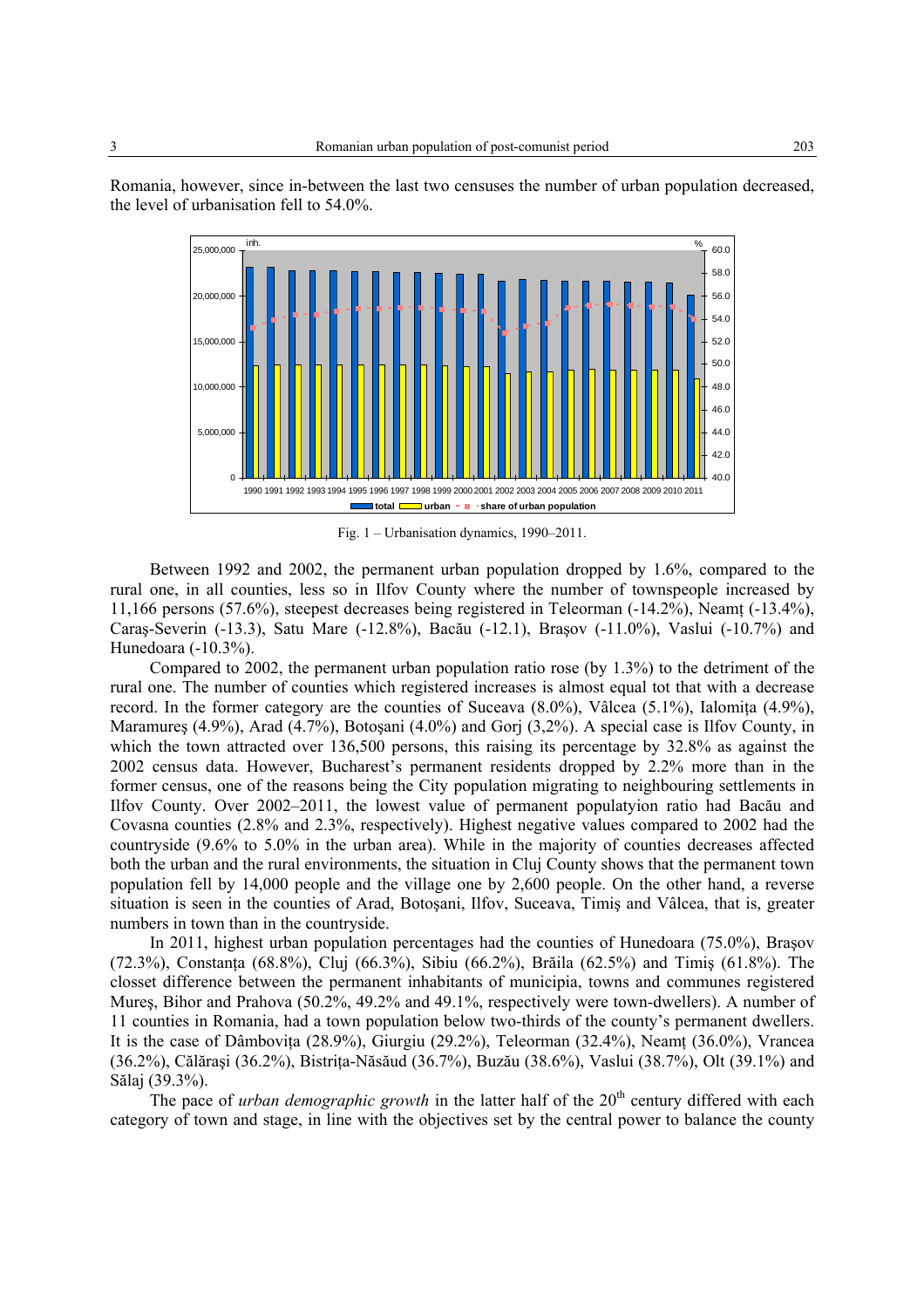urban network by increasing the number of new towns. It also reflects the economic and social level attained by the urban system in various development stages.

Analysing the number of inhabitants is based on the rate of population growth in-between the 1992 and 2011 censuses surveys. The findings show that the average value of that interval was of -15.6%, with extreme returns for the towns of Bălan (59.3%) and Bragadiru (202.6%). Also, 90% of the 290 towns registered a demographic decline, with the exception of 30 towns, most of them situated in Ilfov County (the metropolitan area of Bucharest City), which had an increase record.

Urban centres with a positive or negative demographic growth record are listed below (Fig. 2):

a) Towns with big decrease  $(-59.3 - 30.1\%)$ . This category includes 37 towns  $(11.6\%)$  located in the centre of Romania (Sinaia, Buşteni, Ştei, Cugir, Agnita, Tălmaciu, Făgăraş, Victoria, Cisnădie, Azuga), in the west (Anina, Moldova Nouă, Bocşa, Gătaia, Ciacova, Vulcan and Hunedoara – in the counties of Caras-Severin, Timis and Hunedoara), in the east (Solca, Milisăuti, Roman, Buhusi, Oneşti, Bicaz, Broşteni – Moldavia Province) and in the south Sulina, Măcin and Turnu Măgurele.

b) Towns with moderate decreases  $(-30.0\% -1.1)$  are 249 (77.8% in the overall urban network), being relatively evenly spread in the territory.

c) Towns with stagnant evolution  $(-1.0 - 1.0\%)$ , no more than 6  $(1.9\%$  in the overall urban network): Şomcuta Mare, Seini, Eforie, Berbeşti, Turceni şi Nucet.

d) Towns with moderate increases  $(1.1 - 30.0\%$ , 19 towns  $- 5.9\%$  of the urban network) can be grouped into four categories: the presence of an industrial or services unit (Năvodari, Băbeni, Odobeşti, Salcea, Vicovu de Sus, Podu Iloaiei); location in the vicinity of a large town (Ungheni, Buftea), tourism (Techirghiol, Amara), and positive natural balance (Bolintin-Vale, Mihăileşti, Ştefăneşti, Topoloveni, Ulmeni, Tăuţii-Măgherăuş, Fundulea).



Fig. 2 – The territorial distribution of urbanisation in Romania, 1992–2011.

e) Towns with a big increase score  $(30.0 - 75.0\% , 7 \text{ towns} - 2.2\%$  of the overall urban network) are concentrated in Ilfov County – Pantelimon, Popeşti-Leordeni, Voluntari, Chitila, and Măgurele. Once given town status, numerous Bucharest residents have developed new residential areas, thus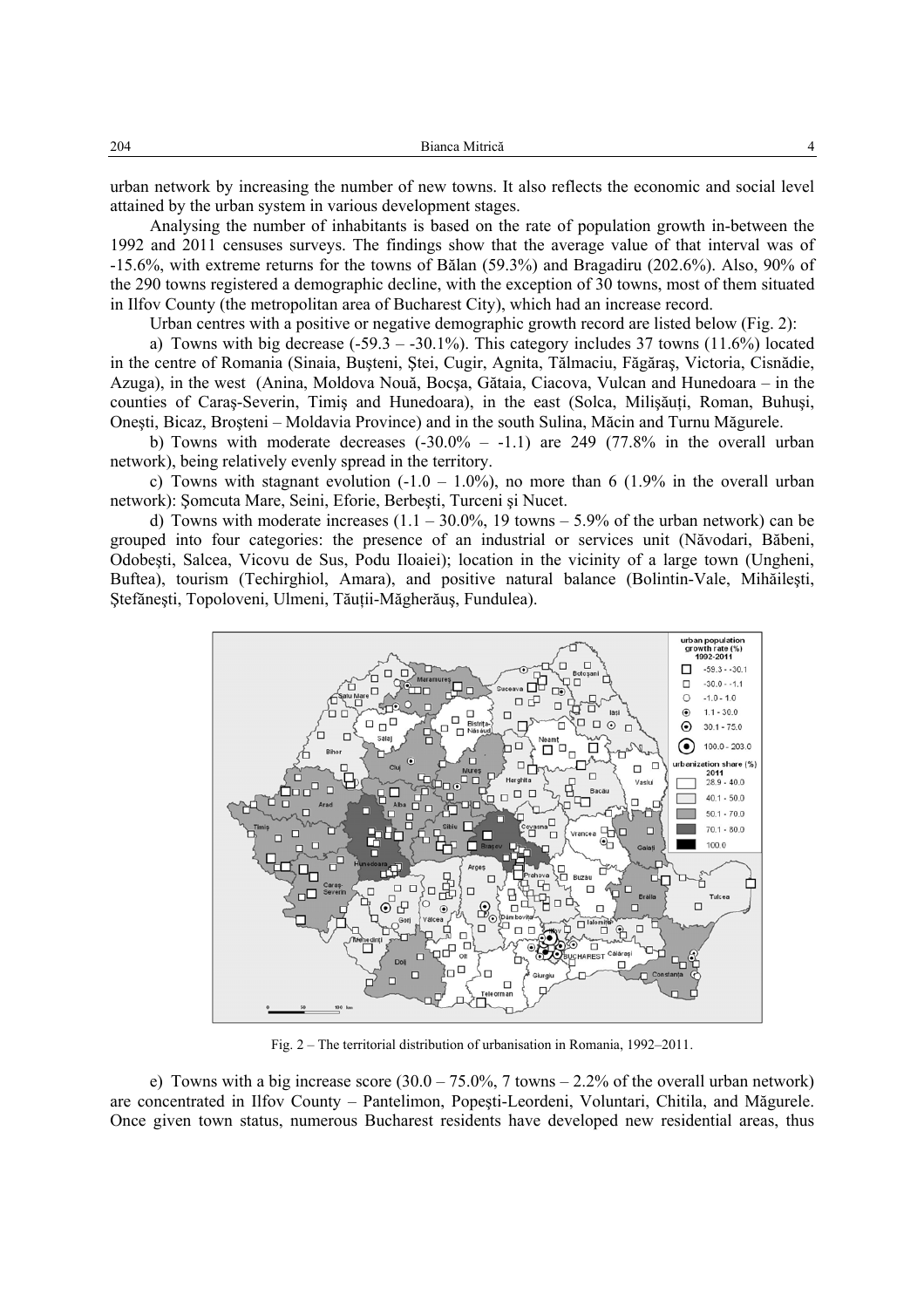adding to the local population. An obvious phenomenon in Romania's large cities is migration from the centre to the outskirts and from blocks-of-flats to one-family dwellings, or to new residential districts (Stănculescu and Berevoiescu, 2004, Grigorescu et al., 2012). Generally speaking, residential suburbanisation is changing the spatial distribution of population according to its socio-economic status, thus reversing the traditional socio-spatial pattern of the socialist city characterised by the socio-economic status of population declining with distance from the centre (Sykora and Ourednicek, 2007, Grigorescu et al., 2012).

On the other hand, the population of Mioveni (Argeş County) grew owing to the presence of Renault-Dacia Car Factory. In the case of Rovinari (Gorj County), it was the development of a new district Vârt and the inclusion of Poiana Village administrative area into that town.

f) Highest values registered the town of Otopeni (100.5%) and Bragadiru (202.6%), both within the influence area of Bucharest Municipium.

The growth of the urban population was the outcome of a number of factors, such as natural increase, rural inflows into the town, urban status granted to some communes and the inclusion of some villages into the administrative perimeter of towns. The extent to which these factors contributed to the numerical growth of the urban population and to the urbanisation of townspeople's life depends on the geographical region and the type of town. Although the ratio between these factors registered temporal changes, yet the high proportion of villagers adding to the urban population growth was a constant of the  $6<sup>th</sup>-9<sup>th</sup>$  decades of the 20<sup>th</sup> century.

#### **3. TOWN HIERARCHY BY DEMOGRAPHIC SIZE**

Romania's urban network includes mainly small and medium-sized towns (under 100,000 inhabitants) which represent  $9/10<sup>th</sup>$  of the total town number, with more than 2/3 of this group having under 20,000 inhabitants (Fig. 3). Their share within the total urban population is quite significant, but their relative weight has continually declined over the past 50 years. Concomitantly with the numerical extension of the urban network in the territory, the role of large cities with over 100,000 inhabitants each was being consolidated. Over the 1966–2002 interval, the number of these cities doubled and they acquired a higher demographic rank, 8 of them counting 200,000–325,000 inhabitants in 2011 (Cluj-Napoca, Timișoara, Iași, Constanta, Craiova, Brăila, Galati, and Ploiești); Bucharest alone jumped at about two million, being the only very large city in this country (Fig. 4). However urban-rural migration and urban sprawl left Bucharest with fewer than 2 million inhabitants in 2011 (1,883,425 inh.).

There are few *large cities* with over 100,000 inhabitants (24 in 1992, and 19 at the 2011 census – therefore decreasing from 9.2% of the urban network in 1992 to 5.9% in 2011) (Fig. 3). These towns represented a distinct size-category within the national urban system in the post-war period. At present, this category includes part of the county-seats, important industrial and services centres, major national transport knots, university and cultural centres. An obvious demographic regress in the number of towns with over 300,000 inh., from 7 in 1992 to 2 in 2011 (Cluj-Napoca and Timisoara).

The geographical distribution of large cities is fairly uniform and they exert a greater or smaller influence over the activities discharged by the surrounding zones in larger or smaller areas. In terms of the economic basis and geographical expansion, large cities represent actual urban agglomerations with a distinct impact on the country's social and economic evolution. They are first-rank growth poles (Iaşi, Constanţa, Cluj-Napoca, Timişoara, Braşov, Craiova, Sibiu, Galaţi, Brăila, Baia Mare) which have a strong influence on space organisation, modernisation of localities and urbanisation dynamics, balancing disparities between residential environments. The large Romanian cities have developed rapidly, simultaneously with the upsurge of the production forces across the country. Every second town-dweller and every fourth inhabitant of Romania is a large city-dweller. Their population dominates the urban settlement system and the territorial structure of the national economy.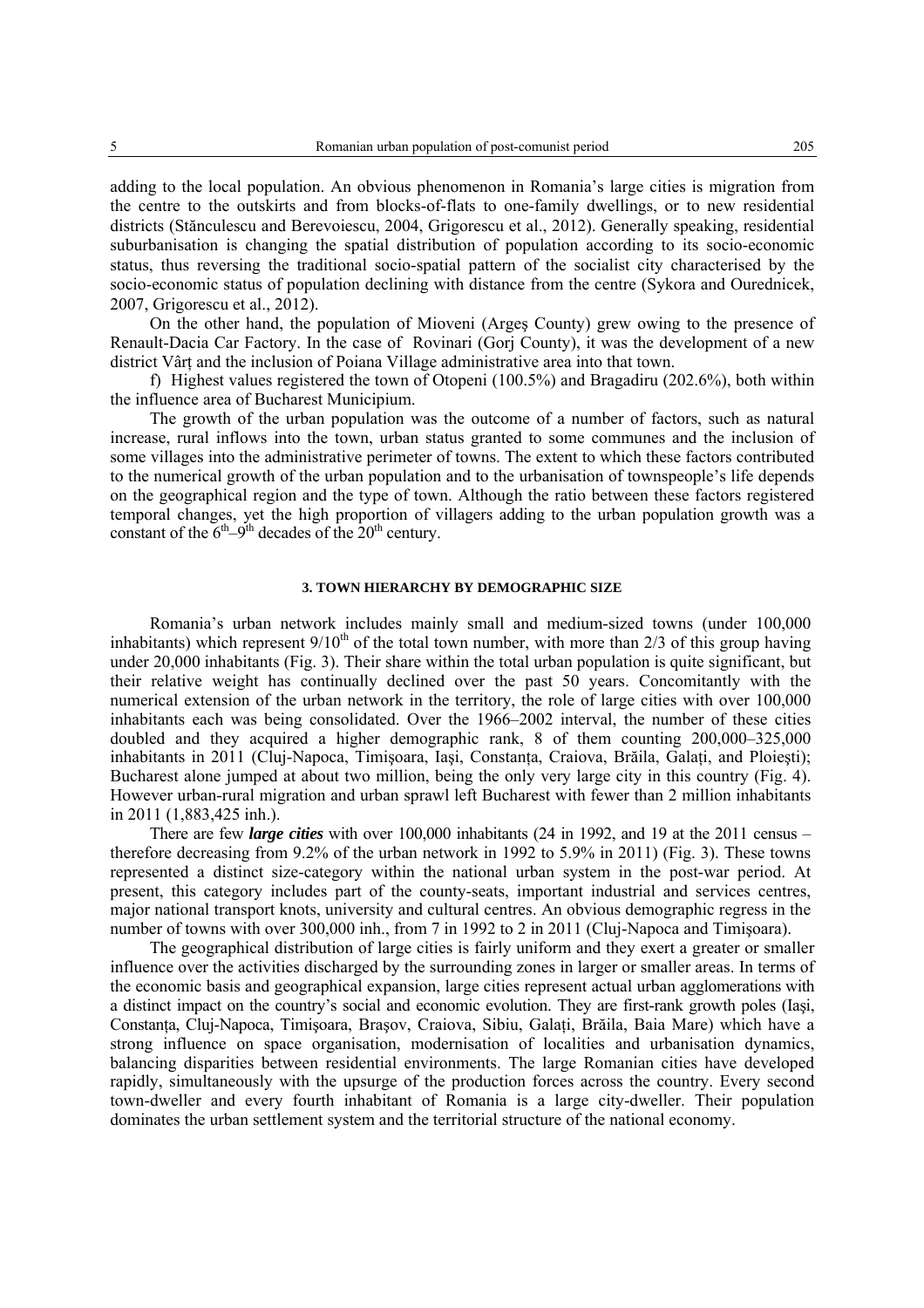

Fig. 3 – Towns grouped by demographic size, 1992–2011.

*Medium-sized towns* (75, 23.4% of the urban network in 2011 versus 84, 32.3% in 1992) number between 20,000 and 100,000 inhabitants. They play a major role in the national urban structure, given that 21 towns function as county-seats and are assigned the administrative coordination of the territory. The development of medium-sized towns goes back to Antiquity and the Middle Ages and was boosted by the  $20<sup>th</sup>$  century industrial upsurge (Cugir, Codlea, Petrosani, Făgăraş, Reşiţa, Hunedoara, Mioveni and Săcele). But the massing of gigantic industrial units and the lack of functional flexibility makes this category of towns highly vulnerable, their future evolution depending on their ability to correlate industrial restructuring with the development of the tertiary sector.

This demographic category won either new county-seat municipia from the category with over 100,000 inh. (6 towns), or towns which in 1992 listed into the under 20,000 inh. category (3 towns).



Fig. 4 – Towns grouped by demographic size, 2011.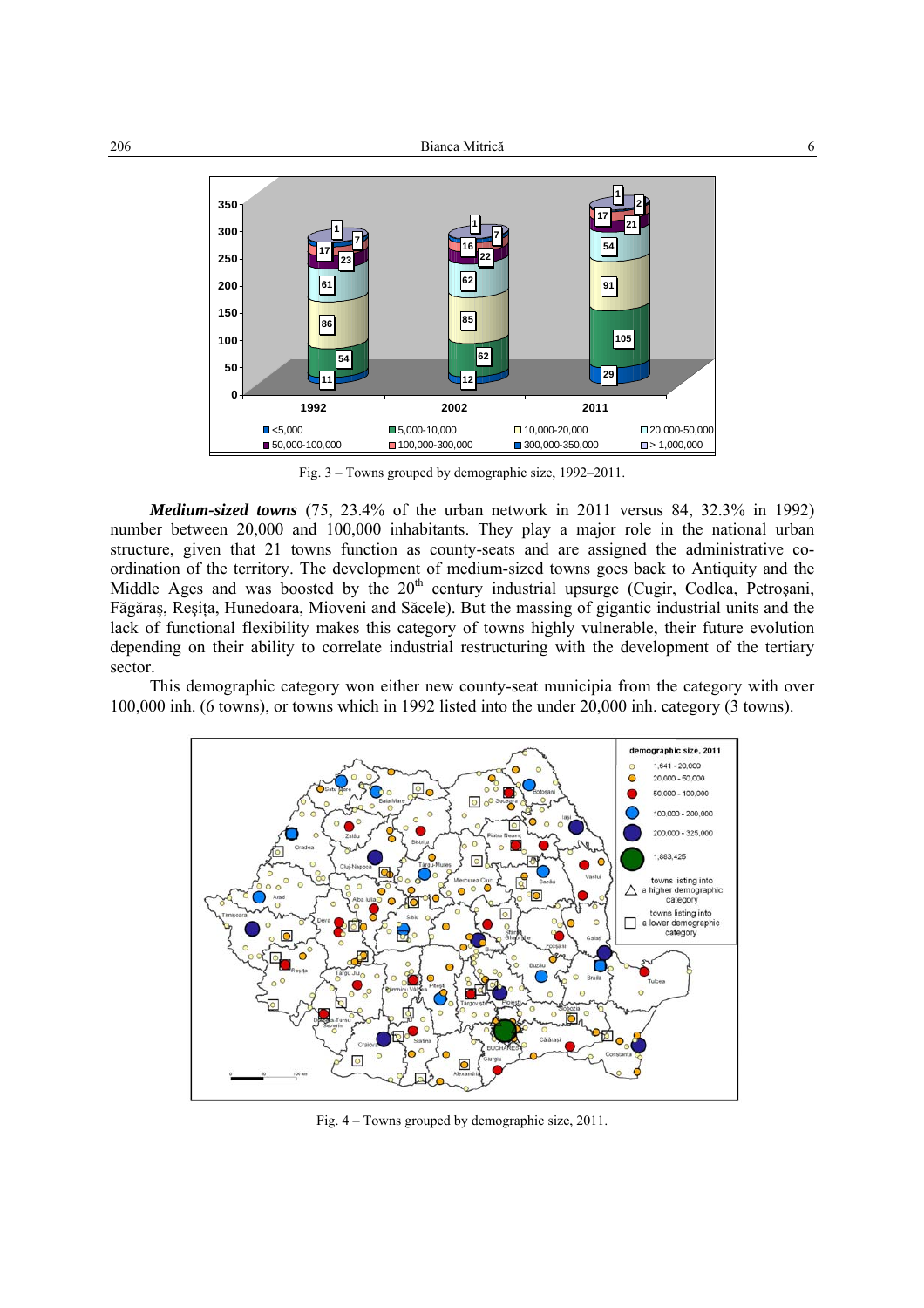*Small towns* (225, 70.3% of the urban network in 2011 versus 151, 58.1% in 1992) have a low demographic potential (under 20,000 inhabitants). This category, which has proved to be the most stable one in time and space, includes numerous new towns, as well as towns (20) with a long history documented in ancient or feudal times. During the socialist period, the 128 rural settlements assigned town status, would increase this demographic category. In the 20<sup>th</sup> century, despite absolute numerical growth, the share of small towns within the total urban population gradually decreased, from 33% in 1930 to 14.7% in 1980 and 14.4% in 2002. Since the settlements risen to town status after 2002 fell into the small-town category (except for Voluntari), they came to represent 19.3% of the overall urban population in 2010. It follows that small towns, inhabited by every seventh urban-dweller, hold a special place within the urban hierarchy, forming the base of the urban pyramid and discharging organisational functions within the national economy. The generic name of small towns comprises a huge variety of functional types: industrial, agro-industrial, spas and health resorts, the majority of them occupying a central position within the rural areas. The numerical growth of this category of towns over 1992–2011 was the outcome of some middle towns falling into this category and of lowdemographic settlements being given town status.

Unlike the other two categories of town, small towns, left at the periphery of industrial and social progress, had to cope with many hardships in the course of their development. As a result, they are a pool of migrants for large cities. The difficulties of small towns reside in the irrational use of labour, the limited possibilities to use labour resources, the disproportionate sex structure of the workforce given the profile of the industrial centres (mining or textile), and the absence of a modern infrastructure, especially in the regions where the urban network is sparse. A special situation have the small industrial centres specialised in one branch alone. Here, there is a marked disproportion between the use of labour (by sex) and the mining centres based on exhausting resources, centres in which the population is on the decrease. Boosting their activity would require either to set up some complementary branches, or to strengthen their central role within the local systems.

Between 1992 and 2011, several towns (38) used to change their demographic category, but only three passed into a higher rank category (Popeşti-Leordeni, Pantelimon and Buftea in Ilfov County). The category of towns that declined to lower rank include the following: a) from 200,000 – 325,000 inh. to 200,000 inh. (Oradea and Brăila); from 100,000 – 200,000 inh. to under 100,000 inh., the case of county-seat municipia Târgovişte, Suceava, Piatra Neamţ, Râmnicu Vâlcea, Resita, Drobeta-Turnu Severin; from  $50,000 - 100,000$  inh. to under  $50,000$  inh. – these are either county-seat municipia (Alexandria and Slobozia), or former industrial towns under communism (Petroşani, Oneşti, Turda, Mediaş); from 20,000 – 50,000 to under 20,000 inh. – Drăgăşani, Buhuşi, Salonta, Moldova Nouă, Cernavodă, Târgu Secuiesc, Moreni, Băileşti, Gheorgheni, Orăştie, Vişeu de Sus, Târgu Neamţ, Balş, Corabia, Băicoi, Cisnădie, Câmpulung Moldovenesc, Comăneşti, Bocşa, Motru, towns discharging generally industrial or mixed functions.

### **4. CHANGES IN THE DEMOGRAPHIC STRUCTURES**

The dynamics of the population's sex and age structure is particularly important, it determining the evolution of the human communities and having profound demographic as well as social and economic implications.

*The sex structure of the population*, the outcome of the combined action of several factors (sex ratio of live newborns, distinctively different mortality between the two sexes, the population age structure) indicates the slight dominance of the female-to-male population, especially in town (Table 4). The evolution of the population's sex structure over the past 20 years revealed that, unlike in 1966 and 1977, the last three census data show a higher female ratio among the town population than the female ratio generally, irrespective of residential milieu (urban or rural, women are more numerous than men).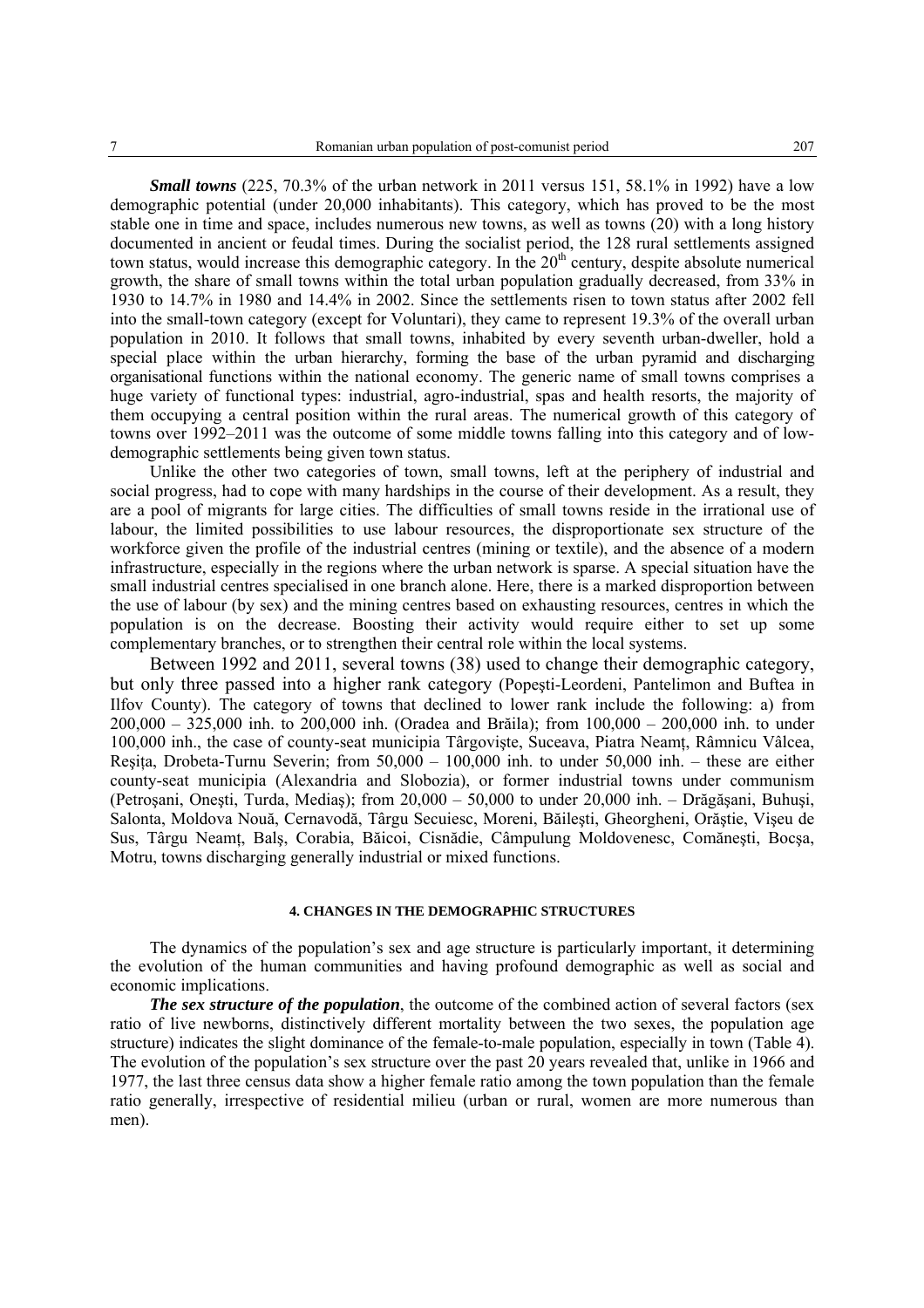|--|--|

Female population ratio to total population, census data over the 1992–2011 interval

| Year | Total Romania | Irban           |
|------|---------------|-----------------|
| 1992 | 50.8          | $-1$            |
| 2002 | ∽<br>◡<br>.   | $\sim$<br>J∠.∪  |
| 201  |               | $\sim$<br>ے ۔ ب |

In 1992, the urban population numbered 6,344,034 females (51.2%) versus 6,047,785 (48.8%) males. The increase of the female population over the 1992–2011 period compared to the male one accounts for the greater number of women per total urban population. The 2011 census data show 5,673,154 (52.2%) females to 5,185,636 males in the urban area, a situation found in all of Romania's counties. Bucharest Municipium tops the list in this respect (53.7%), another 15 counties standing between 52.0% and 53.0%. the same in 1992, in most counties, the urban female population representing over 50%, lest Gorj (49.8%) and Hunedoara (49.9%) specialised in the heavy industry (extractive, iron-steel), braches that generally require a male workforce.

Even through the male population ratio/total urban population was lower than the female one, yet it was the dominant element in a number of 57 towns (eg. Târgu-Ocna, Aiud, Rovinari, Mioveni). In 2002, only 21 towns, again heavy industry ones, had a similar record (Rovinari, Uricani, Vulcan, Borsa, Baia de Aries, Vlăhita), as well as those raised tot town status after 2003.

*The age structure of the urban population* and of Romania generally, passed through significant mutations, owing mainly to severe demographic aging as the number and share of adults and elderly people, especially those aged 60 and over, would increase while the population under 15 years of age was decreasing. Compared to 1992, the 2002 ratio of the 0–14 year-group per total urban population fell from 24.3% to 15.9% simultaneoesly with the increase of the 15–59 group of adults from 64.1% to 69.3%.



Fig. 5 – Age-group structure, census data 1992–2011.

In 2011, the ratio of the urban population aged 0–14 years/total permanent urban population was of 14.2%, the majority falling into the 15–59 age-group (66.2%), the 60s and over amounting to 19.6%, that is a nearly 5% rise compared to 2002 (Fig. 5). So, looking at the distribution of the permanent urban population by age-group comparatively with 1992 and 2002, it is quite clear that the urban population was ageing.

The distribution of the *urban population by religious belief* (1992–2011 census data) indicates that the overwhelming majority of the population are Orthodox Christians, yet from 86.9% in 1992, only 79.8 per cent were being registered in 38 counties and Bucharest Municipium in 2011. Compared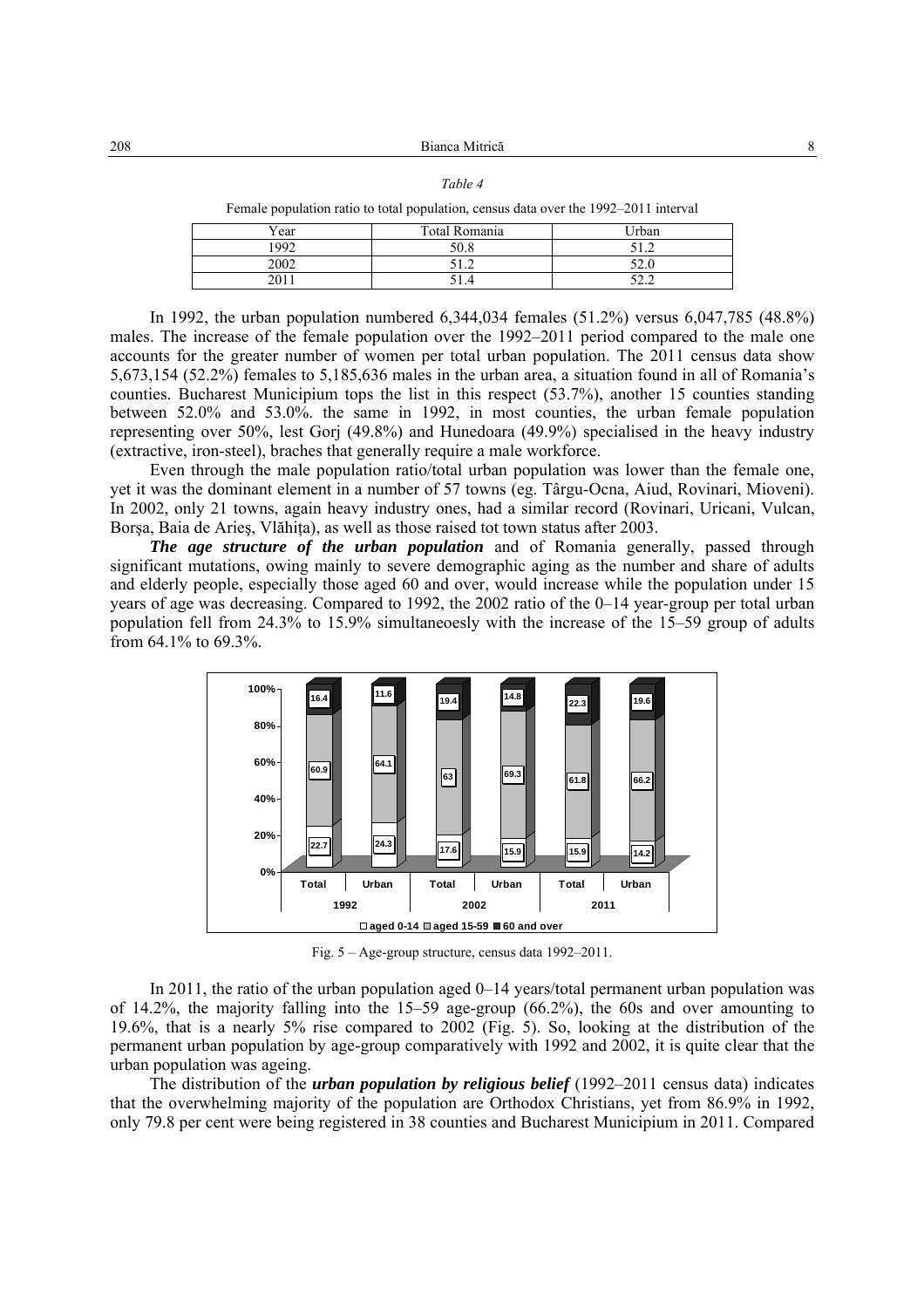to 1992, slightly more people would declare themselves Pentecostals, Baptists, Adventists and Muslims, while Roman-Catholics, Reformed, Graeco-Catholics and Evangelicals were on the decrease. The proportion of atheists, or of no religion respondees rose by 0.1% and 0.2% against 1992 and 2002, respectively. Noteworthy, ever more people did not state their religious belief (0.1% in 2002 and 8.4% in 2011).

More than 97.0% of the total Orthodox permanent urban population was recorded in the counties of Argeş (93.2%), Gorj (92.8%), Vâlcea (92.7%), Buzău 92.2%), Dolj (91.7%), Prahova (91.6%), Dâmbovita și Brăila (91.1%) and Mehedinți (90.2%). At the other end of the spectrum stood Harghita (16.2%), Covasna (21,8%), Satu-Mare (43.2%), Bihor (51.7%), Mureş (52.3%) and Sălaj (63.9%).

Roman-Catholics (4.0% of the total urban population in 2011) represented the majority in Harghita County (55.9%) compared to 34.9% in Covasna, 20.1% in Satu-Mare, 10.3% in Bihor and Mures counties.



Fig. 6 – The religious structure of the urban population (1992–2011 census data).

In terms of the *urban population nationality structure and number* (2011 census data) the overwhelming majority are Romanians (8,974,284 persons, 82.6%) of all urban inhabitants. Looking at the previous census data, the number of Romanian nationals per total population dropped by 2,139,270 (7.1%) and by 1,326,777 (7.5%) versus 2002 (Table 5). This decrease, quite significant, matches the national trend, and is the result of external migration and of people who did not state their ethnicity (897,310). The ethnical distribution of population shows that Romanians are the majority in Bucharest Municipium (97.3%) and in the towns of 39 counties (between 93.7% in Argeş and 52.8% in Satu Mare), and of over 80% in 32 of the 39 counties.

Beside the 8.9 million Romanian town-dwellers (2011), nearly one million people belonged to other ethnical minorities.

Thus, the 2011 census registered town inhabitants of Hungarians (Magyar) nationality (631,670, 5.8% of the urban population), a figure higher than the national average, but by 282,000 (30.9%) fewer than in 1992. This nationals form the majority in Harghita (76.9%) and Covasna (71.5%) counties, with elevated ratios in Mureş (35.3%), Satu Mare (34.9%), Bihor (28.5%) and Sălaj (18.6%).

In 2011, the number of respondees declaring themselves of Roma (Gypsy) origin was of 230,670 (2.1% of the total urban population), by 28% more than at the 1992 census survey (1.3%). The numerical increase of this nationality is the result of higher fertility which is specific to this ethnicity and of more numerous Gypsies declaring their nationality. Their territorial distribution is relatively even, varying between 1.% in Argeş and 6.7% in Călăraşi counties.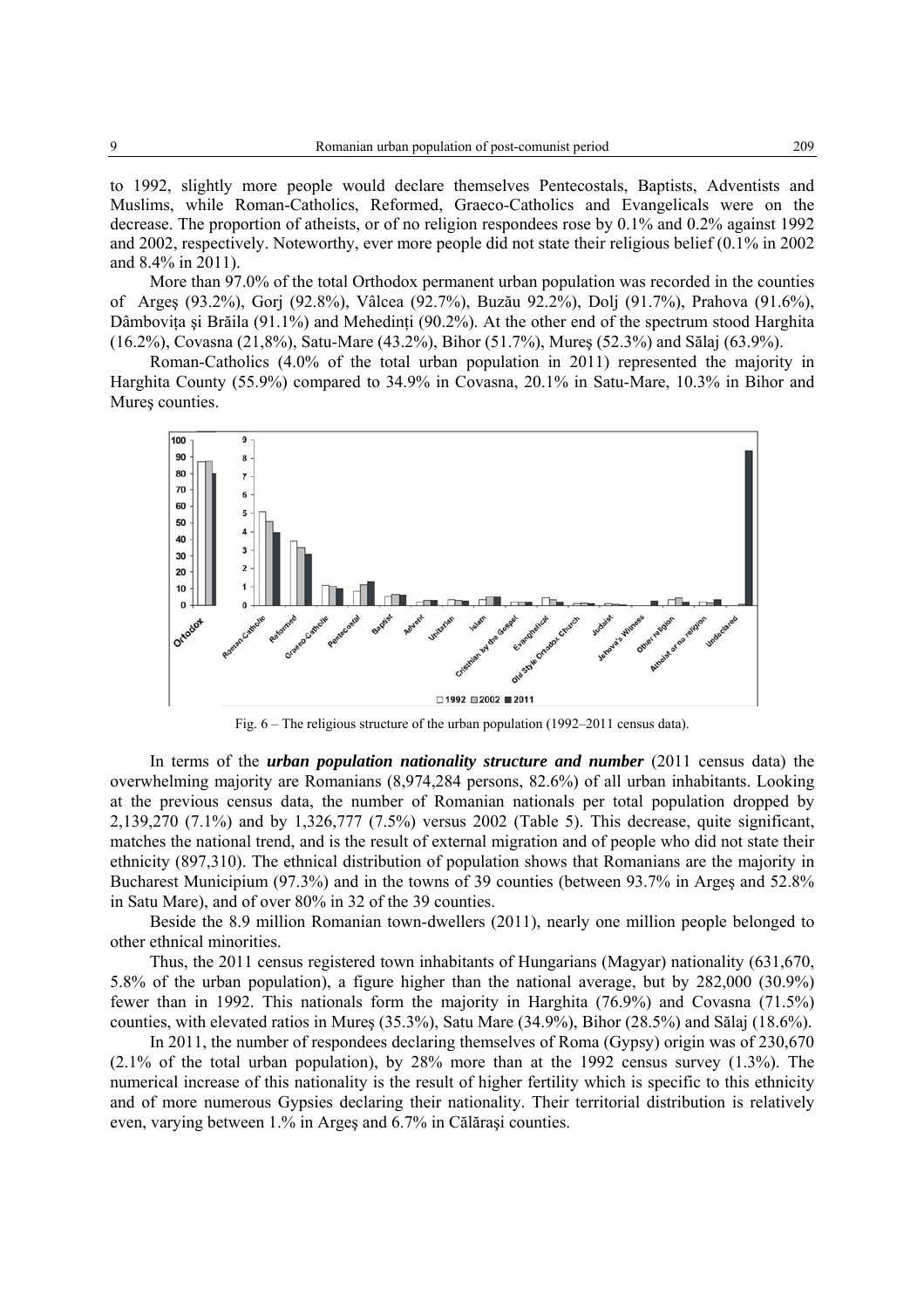The ethnical structure of the urban population, 1992–2011 census data

|                                                           | 1992       |                  | 2002       |                          | 2011                       |                  |
|-----------------------------------------------------------|------------|------------------|------------|--------------------------|----------------------------|------------------|
| Total                                                     | 12,391,819 | $\frac{0}{0}$    | 11,435,080 | $\overline{\frac{0}{0}}$ | $\overline{10}$ , 858, 790 | $\%$             |
| Romanians                                                 | 11,113,554 | 89.7             | 10,301,061 | 90.1                     | 8,974,284                  | 82.6             |
| Hungarians                                                | 914,070    | 7.4              | 757,086    | 6.6                      | 631,830                    | 5.8              |
| Roma/Gypsies                                              | 165,461    | $\overline{1.3}$ | 208,948    | 1.8                      | 230,670                    | $\overline{2.1}$ |
| Germans                                                   | 80,244     | 0.6              | 41,590     | 0.4                      | 24,727                     | 0.2              |
| <b>Ukrainians</b>                                         | 10,682     | 0.1              | 8,832      | 0.1                      | 5,683                      | 0.1              |
| Lippovan-Russians                                         | 16,231     | 0.1              | 15,540     | 0.1                      | 9,644                      | 0.1              |
| Turks                                                     | 23,481     | 0.2              | 24,934     | 0.2                      | 21,213                     | 0.2              |
| Serbs                                                     | 14,936     | 0.1              | 11,428     | 0.1                      | 9,073                      | 0.1              |
| Tartars                                                   | 17,525     | 0.1              | 17,298     | 0.2                      | 14,557                     | 0.1              |
| Slovaks                                                   | 8,290      | 0.1              | 7,007      | 0.1                      | 6,100                      | 0.1              |
| <b>Bulgarians</b>                                         | 3,579      | 0.0              | 3,187      | 0.03                     | 2,872                      | 0.03             |
| Jews                                                      | 8,799      | 0.1              | 5,631      | 0.05                     | 3,088                      | 0.03             |
| Croatians                                                 | 516        | 0.004            | 873        | 0.01                     | 560                        | 0.01             |
| Czechs                                                    | 2,012      | 0.02             | 1,245      | 0.01                     | 786                        | 0.01             |
| Poles                                                     | 1,895      | 0.02             | 1,351      | 0.01                     | 795                        | 0.01             |
| Greeks                                                    | 3,490      | 0.03             | 5,152      | 0.05                     | 2,601                      | 0.02             |
| Armenians                                                 | 1,936      | 0.02             | 1,751      | 0.02                     | 1,288                      | 0.01             |
| Italians                                                  | $\theta$   | 0.0              | 2,878      | 0.03                     | 2,396                      | 0.02             |
| Chinese                                                   | $\theta$   | 0.0              | 2,229      | 0.02                     | 1,675                      | 0.02             |
| Csangoes                                                  | $\theta$   | 0.0              | 491        | 0.0                      | 577                        | 0.005            |
| Macedonians                                               | $\theta$   | 0.0              | $\theta$   | 0.0                      | 1,016                      | 0.01             |
| Others                                                    | 4,447      | 0.04             | 14,998     | $\overline{0.1}$         | 16,045                     | 0.1              |
| Undeclared                                                | 671        | 0.01             | 1,570      | 0.01                     | 897,310                    | 8.3              |
| Source: data processed after 1992, 2002 and 2011 Censuses |            |                  |            |                          |                            |                  |



Fig. 7 – Ethnical structure of the urban population by counties, 2011.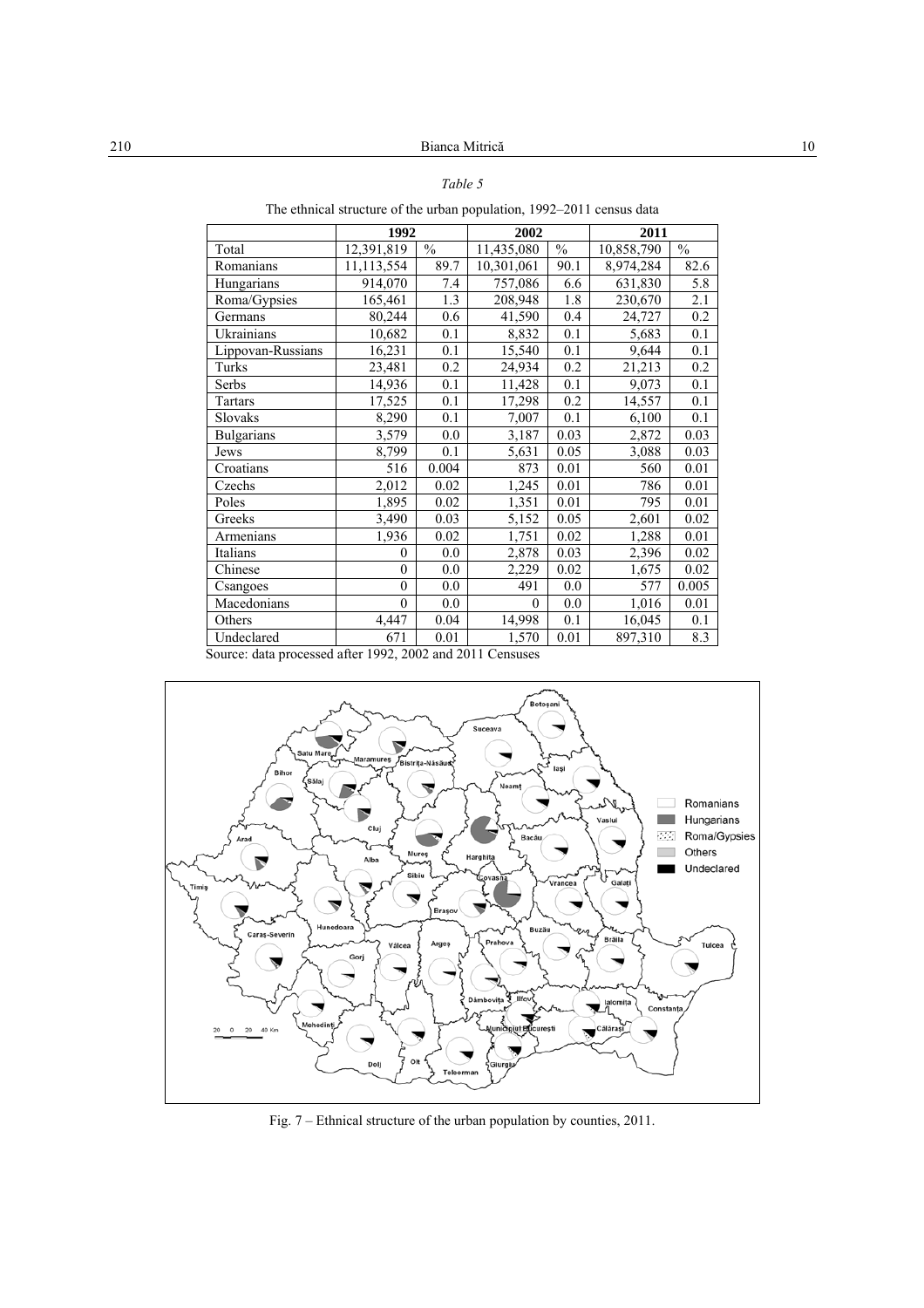The number of German nationals in town registered a steep decline, from 80,244 inhabitants in 1992 to only 24,727 in 2011, owing mainly to external migration. Nearly 70% are urban residents of Timiş (6,165 inh.), Sibiu (2,880 inh.), Caraş-Severin (2,374 inh.), Arad (1,989 inh.), Braşov (1,947 inh.) and Satu Mare (1,884 inh.) counties.

Speaking of the othert nationalities, it appears that the number of Italians, Chinese and Croatians was on the rise compared to 1992. In the case of all other nationals, census data indicate depleted figures, particularly steep decrease for Jews, Czecks, Poles, Ukrainians and Greeks.

The proportion of Magyars, Germans, Turks, Tartars, and more especially of Jews, Greeks and Armenians in the country's urban population tops the average cross-country value.

Quite interesting, 8.3% of all town-dwellers did not state their nationality, this category rising from 671 people in 1992 to 897,310 in 2011.

Counties in which numerous other nationals are town-residents: Constanţa (Turks – 15.1 mii inh., Lippovan-Russians  $-1.0$  thou. inh., Tartars  $-13.9$  thou. inh.), Tulcea (Turks  $-1.5$  thou. inh. Lippovan-Russians – 2.1 thou. inh.), Timiş (Ukrainians – 1.3 thou. inh., Serbs – 5.9 thou. inh., Bulgarians – 1.3 thou. inh.), Maramureş (Ukrainians – 1.0 thou. inh.), Brăila (Lippovan-Russians – 1.9 thou. inh.), Caraş-Severin (Serbs – 1.8 thou. inh.), Arad (Slovaks – 3.6 thou. inh.), Bihor (Slovaks – 1.1 thou. inh.), Bucharest Municipium (Germans, Roma/Gypsies, Italians, Turks, Chinese and Jews).

#### **5. CONCLUSIONS**

Post-war urbanisation in Romania was an up-going process, from 54.3% at the beginning of 1990 to 55.1% in 2007 (the year of integration into the European Union), which is a remarkable percentage compared to the inter-war period (21.4% in 1930). After 1989, the new socio-political conditions led to indepth restructuring of the whole urban system, urbanisation itself acquiring new dimensions and particularities. The peak year of the  $20<sup>th</sup>$  century – 1995 (54.9%) was followed by a slowdown of this process, the 2002 town population representing 52.7% of the country's total. As a large number of settlements (53) were given town status after 2002, urbanisation came to a record high of all times (55.2%) in 2007.

The towns' post-war functional profile was permanently changing, from the pre-war servicesindustrial and agrarian-services type to the industry-dominated type (specialised or diversified), or the mixed type (industrial-services, industrial agrarian) and the services type (specialised, or agrarian services). In the wake of the post-1989 economic and urban crisis and the functional destructuring of towns, the tertiary town model has become topical again.

One of the strategic objectives for 2013 inscribed in the National Strategy for Romania's Sustainable Development over 2013–2020–2030 is to support a balanced and sustainable regional economic and social development in order to meet each region's needs by creating urban growth poles. To this end, the provisions of the Regional Operational Programme shall be implemented, with highlight on enhancing the economic and social role of urban centres by a polycentric approach capable to create a better balanced regional development. Sixty per cent of the funds earmarked to urban development should be used to rehabilitate to town infrastructure and improve municipal services, inclusive of transport; 25% to modernise the social infrastructure and 15% to improve the business milieu.

In line with spatial development strategies, one of the national objectives scheduled for 2020 is the formation, at regional level, of the polycentric system of urban functional areas (urban agglomerations) and of urbanisation corridors along the transport routes of European interest (network polycentricity).

The urban network appears to be insufficiently developed in terms of number of towns versus the total population of Romania. In 2010, there were 320 towns, when 400–450 would have been necessary, which is what a European country the size of Romania is expected to have. There are many